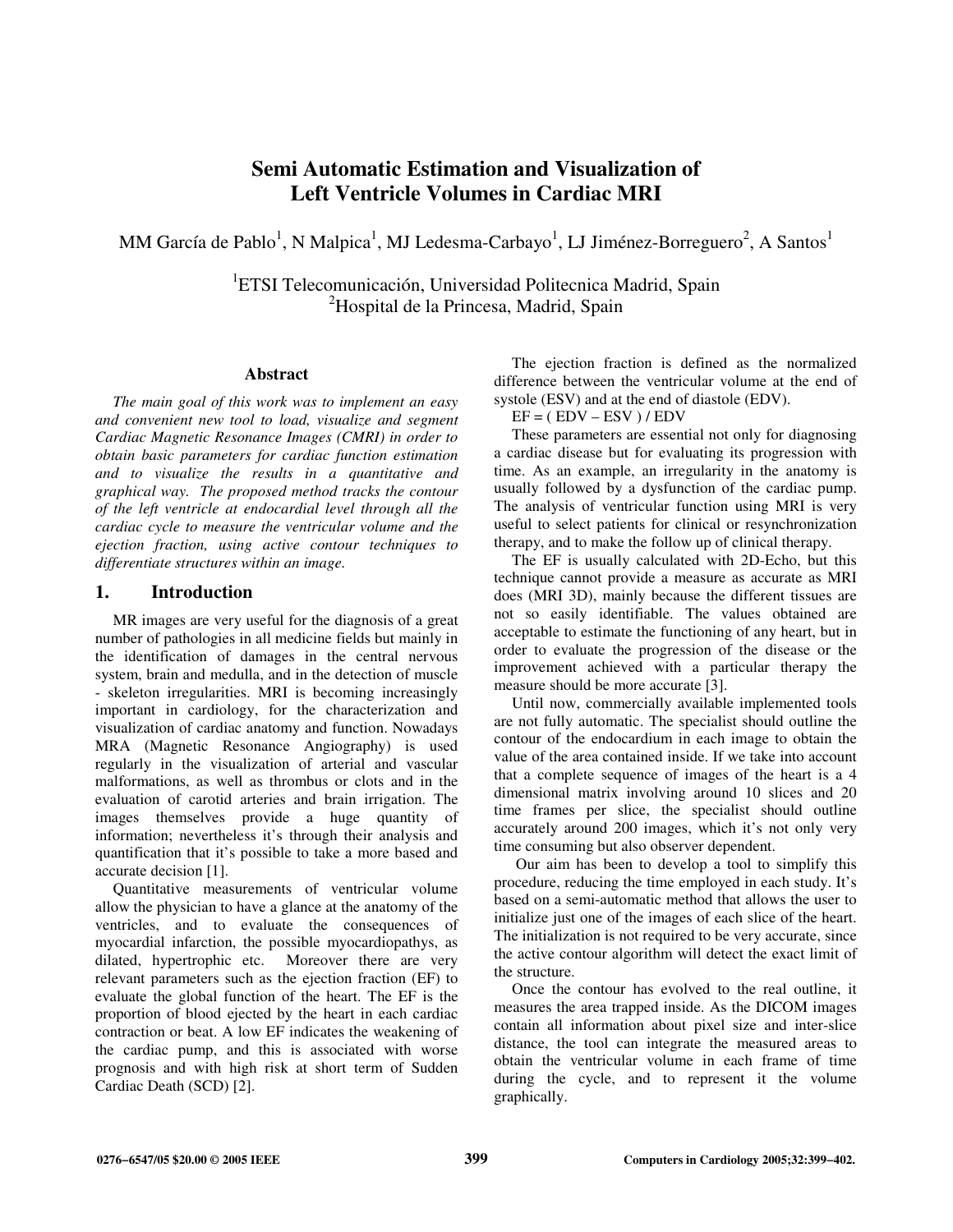## **2. Materials and methods**

The proposed segmentation algorithm is based on active contour models [4], which are controlled by a combination of different energies trying to place them over the desired region of an image. The novelty of this method is the use of energies not only obtained from the image, but also from the external (a priori) knowledge of the desired structure. From the image, intensity, gradient or texture energies can be obtained. Geometric criteria can be included as "a priori" knowledge to limit the contour to conform to some sizes or shapes or to move only in some specific areas of the image. In this work three kinds of energies have been used: internal, external and obtained from the image. The aim of the snake is to minimize the following energy functional.

$$
\Phi: V(s) \Longrightarrow \int_{s}^{s} \{E_{int}(V(s)) + E_{int}(V(s)) + E_{ext}(V(s))\} ds
$$

$$
V(s) = [x(s), y(s)] \quad s \in [0,1]
$$

where  $V(s)$  represents the contour, as a series of pixels in the image.

In this case, the energies used to conform the contour are:

- Internal: dependent only from the relative situation of the points.
	- Elastic: to shrink the contour.
	- Curvature: to smooth the contour.
	- Continuity: the contour tends to a circle.
	- Balloon: to expand or contract the contour.

**Image:** obtained from the properties of the image itself.

- Intensity: gray level of the image.
- Gradient: signs borders or discontinuities.

External: represent the restriction imposed from the "a priori" knowledge.

In our method the "a priori" knowledge is not introduced as an external energy but through weight constants in the other energies directing them to conform a circular shape contour that shrinks continuously from one frame to the following.

The movement of the snake is guided by an energy optimization algorithm, which finds the minimal energy point around each point of the snake. This method is called Greedy algorithm and although it doesn't guarantee the global minimum for the image, it achieves good results in fewer time than the algorithms based in global minimums [5]. During the segmentation of a complete sequence, the number of points shaping the snake is allowed to vary, depending of its length in order to fit better with any of the contours. This is achieved by automatic insertion/deletion of control points to maintain

a certain distance interval between neighboring points.



Figure 1. Initialization and segmentation of the first frame.

Following sections describe the different steps of the procedure.

## **2.1. Initialization**

The segmentation process starts on the image acquired in diastole, by manual initialization of the contour by the user on this image. The specialist should place just 10 points around the endocardium of the left ventricle at the end diastolic image and the adjustment of the contour for the rest of the frames of this slice is automatic.

## **2.2. Segmentation and propagation**

The algorithm uses the first initialization (ten points) to segment accurately the LV in that frame and the result is used to automatically initialize the next frame of the cycle. This transition can be performed either directly or after a correlation process between the two images. The results obtained with the correlation algorithm didn't differ significantly with the direct transition and the difference in time consumption was of the order of 10 to 1, so we simply used the previous frame segmentation as the next initial contour. This option is in any case also implemented in our tool.

Traditional tracking schemes process the image sequences starting at end-diastole and progress throughout the whole cardiac cycle. However, these methods have many problems to keep the papillary muscles inside the ventricular volume coherently through the whole cycle. Main problems arouse because after maximum contraction, when the papillary muscles are attached to the myocardial wall, the active contour is not able to find again the myocardial borders and it gets trapped to the papillary muscles edges. In order to improve the results in slices where the papillary muscles are visible we propose a new tracking scheme as shown in figure 2. In this approach the tracking procedure starts at both ends of the sequence, therefore, the contour always shrinks from end diastole to end systole and the snake never collides with the papillary muscles.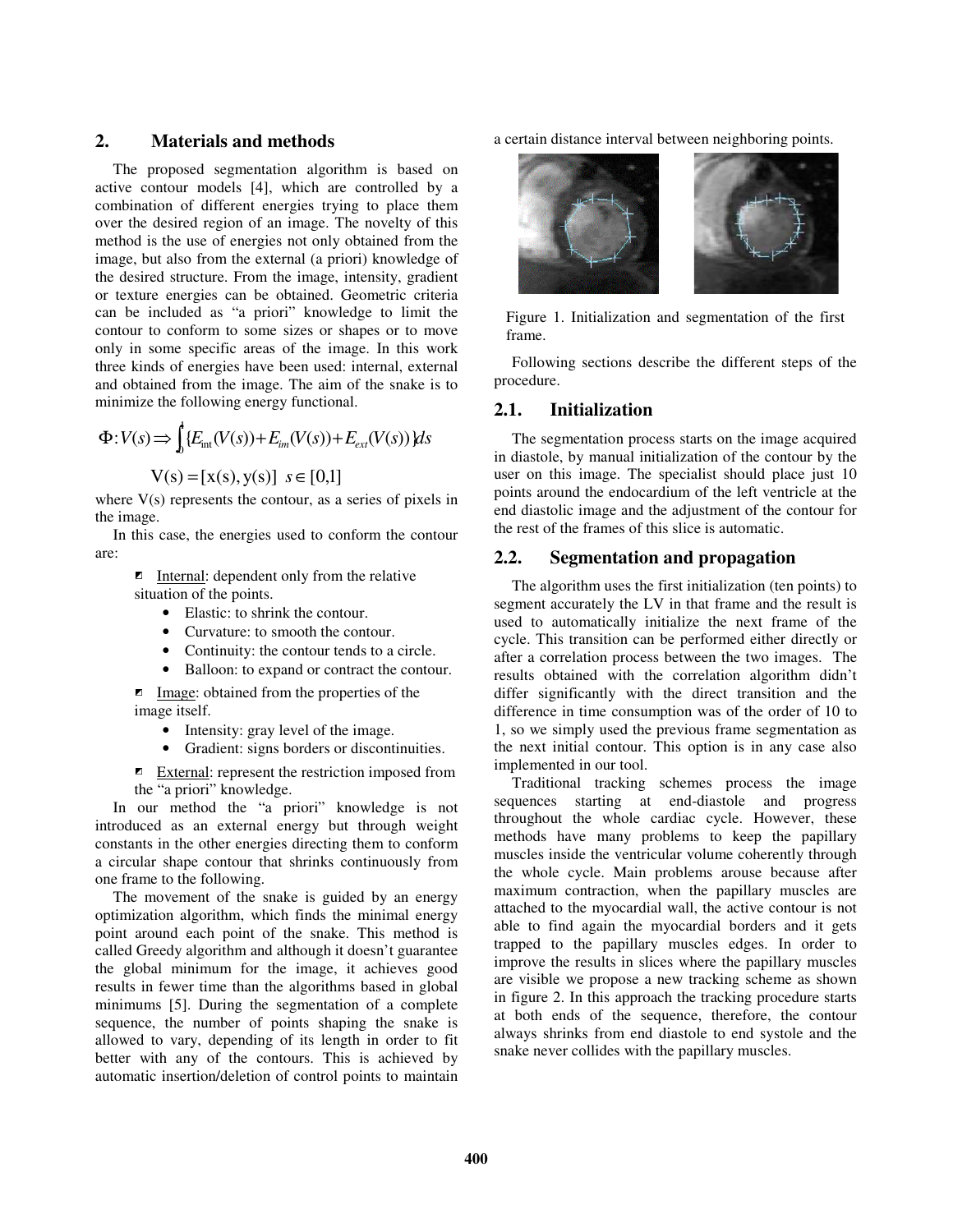

Figure 2 Order of the sequence to minimize papillary muscles to prevent the correct movement of the snake.

This procedure prevents the snake from getting trapped in the inner part of the ventricle because of the papillary muscles as it's shown in Figure 3.





Figure. 3 Segmentation result including the papillary muscles (left) and not including them (right)

There is no agreement about the inclusion or exclusion of these muscles in the volume measurement. This algorithm includes them in all images, being consistent in the results.

Another option would be to exclude the papillary muscles volume from the commutation segmenting them muscles independently. Therefore only blood is considered in the volume measurements [6].

## **2.3. Parameter estimation**

The ventricular volume in each frame is obtained integrating the areas obtained for all slices in the frame. The values of pixel size and inter-slice distance are extracted from the DICOM header. The EDV and the ESV are obtained taking into account the ECG. The EF is calculated from these parameters as explained in the introduction.

#### **2.4. Volume representation**

The segmentation result of each frame in each slice is saved in a 4-dimensional matrix as a series of 10 points distributed homogeneously along the snake. This matrix is the basis of the graphic representation of the ventricle's movement.

This technique is applied to the points belonging to each particular frame in all the considered slices, obtaining the 3D ventricle for each frame or moment in the cardiac cycle. Displaying all these volumes in their correct order we obtain a 3D simulation of the ventricular movement through the cardiac cycle. Figure 4 shows the LV in all the 10 odd frames along the cardiac cycle.



Figure 4. 3D representation of the LV in odd frames of the cardiac cycle.

Figure 5 shows the user interface of the software developed. The control blocks are placed in the right side of the screen. The first block allows the specialist to select the number of slices to be segmented. The second one is the Segmentation block. The initialization and the segmentation process are controlled from this menu. The option to correlate or not the frames is placed also in the segmentation block. The third block allows the specialist to review all the frames segmented in all the slices and to correct the result manually, saving the new contours. The last block starts the visualization tool and restarts the procedure.